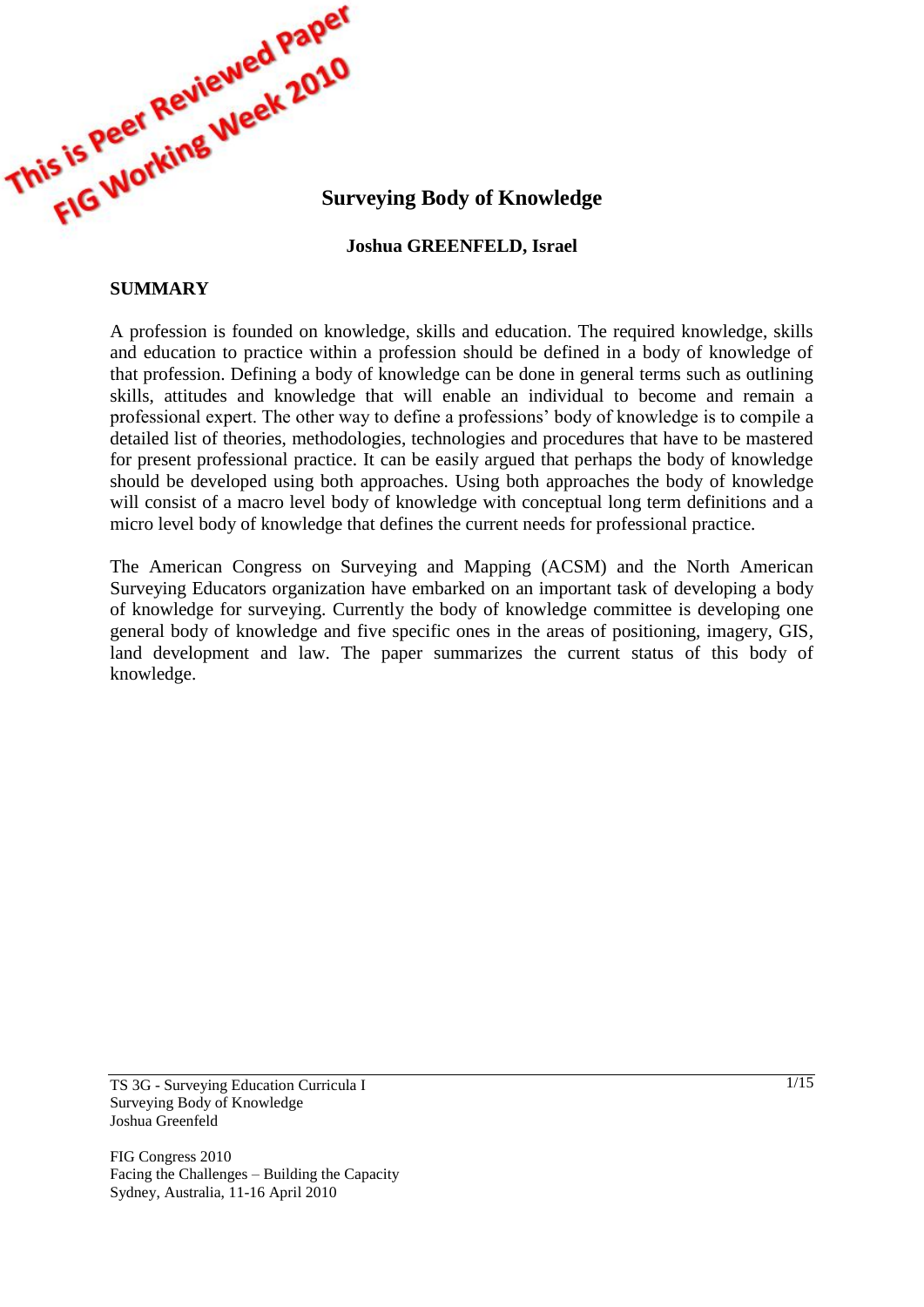# **Surveying Body of Knowledge**

## **Joshua GREENFELD, Israel**

## **INTRODUCTION**

As positioning technologies evolve and mapping capabilities become prevalent through GPS and GIS, there is a growing perception that "everyone can do surveying". All one has to do is to purchase a GPS receiver, take some training in GIS (or CAD) software, start to collect positions of land features and produce maps. Such a perception of what a surveyor does can have a devastating impact on the profession. It arises primarily from the lack of understanding of what a surveyor does and what is the knowledge base and skills on which the profession is founded. Not only the general public and the geospatial community lacks the understanding of what knowledge and skills a surveyor possesses but even the surveying communities in different countries are not in agreement on this matter. Therefore, it is of utmost importance to establish the body of knowledge that defines the surveying profession. In order to do that we first need to examine closely what makes an occupation a profession, followed by defining the characteristics of the surveying profession. This will make it clear that not everyone can do surveying.

There are several definitions for a profession. One of them is the one adopted at Annual General Meeting of the Australian national organization of professional associations, 26 May, 1997. It states that:

*A profession is a disciplined group of individuals who adhere to ethical standards and hold themselves out as, and are accepted by the public as possessing special knowledge and skills in a widely recognized body of learning derived from research, education and training at a high level, and who are prepared to apply this knowledge and exercise these skills in the interest of others.* [http://www.professions.com.au/definitionprofession.html]

Based on the above definition it follows that in order for a group of individuals to be considered as professionals they must be accepted by the public as possessing special knowledge and skills in a widely recognized body of knowledge. The surveying profession is not or should not be different from any other occupation that that wants to be considered as a profession. Consequently, the knowledge and skills that are required in order to become a professional land surveyor have to be defined.

There are two primary approaches for defining a body of knowledge. The first is to develop a general outline of skills, attitudes and knowledge that will enable an individual to develop specific understanding and abilities necessary to become and remain a professional expert. The other way to define a professions" body of knowledge is to compile a detailed list of theories, methodologies, technologies and procedures that have to be mastered for present professional practice. It can be easily argued that perhaps the body of knowledge should be

TS 3G - Surveying Education Curricula I Surveying Body of Knowledge Joshua Greenfeld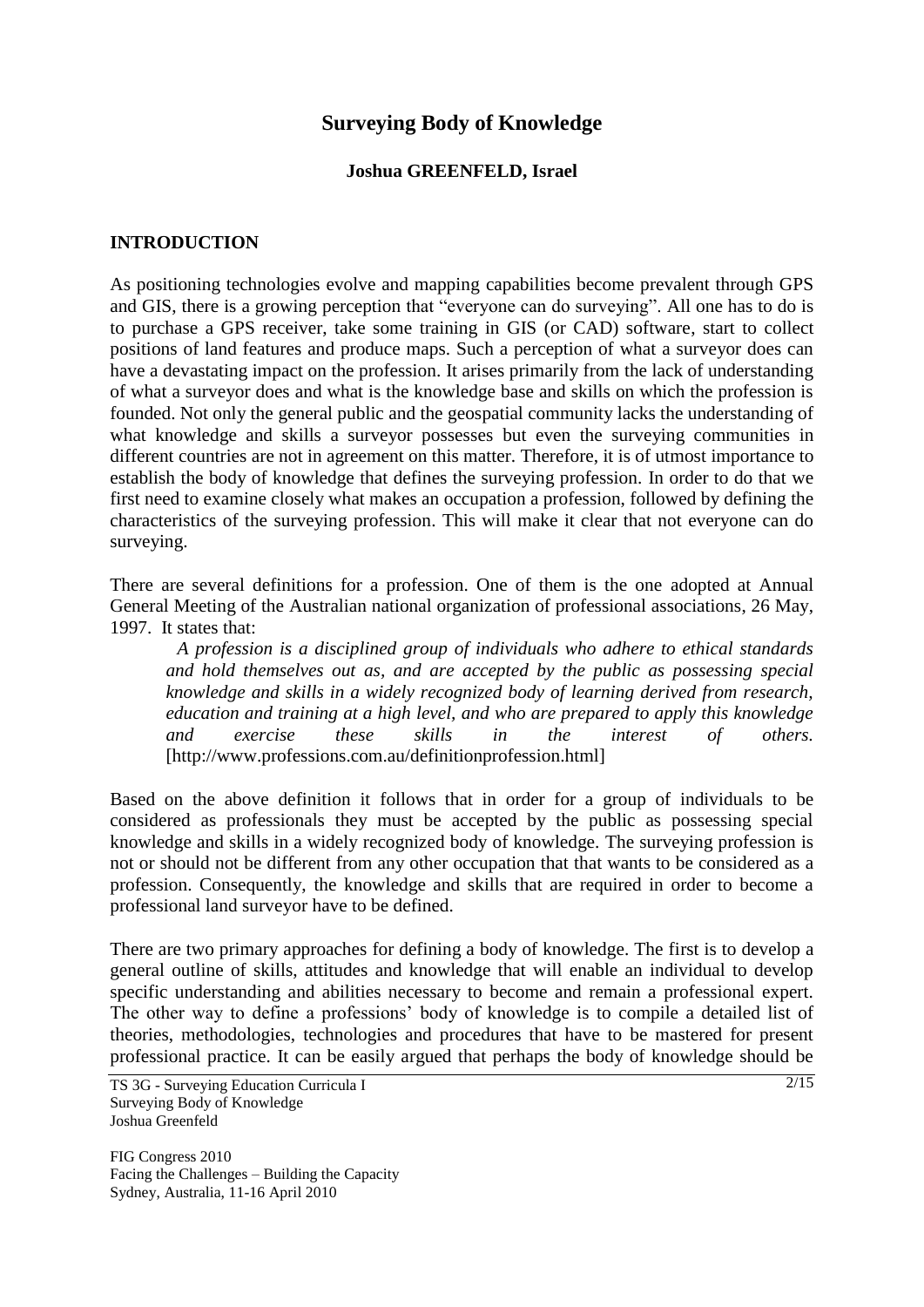developed using both approaches. Using both approaches the body of knowledge will consist of a macro level body of knowledge with conceptual long term definitions and a micro level body of knowledge that defines the current needs for professional practice.

A first attempt to define a macro level body of knowledge for surveying in the U.S. was presented in (Greenfeld and Potts, 2008). The paper outlined a rather general approach for the body of knowledge for surveying, which is to some extent consistent with the Accreditation Board for Engineering and Technology (ABET) outcome assessment approach introduced in Criteria 2000 [ABET 2000]. In the ABET approach, objectives and outcomes are to be defined without specific prescribed implementation details. A similar approach for defining the body of knowledge was adopted by some professional societies such as the American Society of Civil Engineers (ASCE) [ASCE 2004 and 2008].

To complement the macro level definition of the surveying body of knowledge it is beneficial to define the micro level surveying body of knowledge. The micro level definition is also needed because of the recurring challenges the surveying profession is facing from others such as Civil Engineers or GIS practitioners. A micro level body of knowledge for surveying would help the profession to define its uniqueness. One available source for micro level body of knowledge for surveying is the one compiled by the US National Council of Examiners for Engineering and Surveying (NCEES). It is used to determine what knowledge must be mastered in order to qualify as a surveyor-in-training or as a professional surveyor. The fundamentals of surveying and professional practice licensing exam are based on this knowledge base [NCEES]. This approach requires periodic updating of the knowledge base following changes in technology and professional practice. The drawback of the NCEES knowledge base is that it is based on polling the surveying community on current practices of surveyors. In other words the licensing examination is based on what surveyors do now from the perspective of practicing surveyors. A better knowledge base can be established based not only of current practices but on the science of surveying and the visionary role of the professional in the  $21<sup>st</sup>$  century. A micro level approach for defining the body of knowledge for GIS was adopted by the Association of American Geographers (AAG) and the University Consortium for Geographic Information Science (UCGIS) [AAG 2006].

The American Congress on Surveying and Mapping (ACSM) and the North American Surveying Educators organization have embarked on the important task of developing a body of knowledge for surveying form the U.S. perspective. Currently the body of knowledge committee is developing one general body of knowledge complemented by five specific ones in the areas of positioning, imagery, GIS, land development and law. In this paper the macro level surveying body of knowledge and early findings of the micro level body of knowledge will be presented. The GIS body of knowledge for surveying will be used as a general model in which the other four bodies of knowledge will be developed.

TS 3G - Surveying Education Curricula I Surveying Body of Knowledge Joshua Greenfeld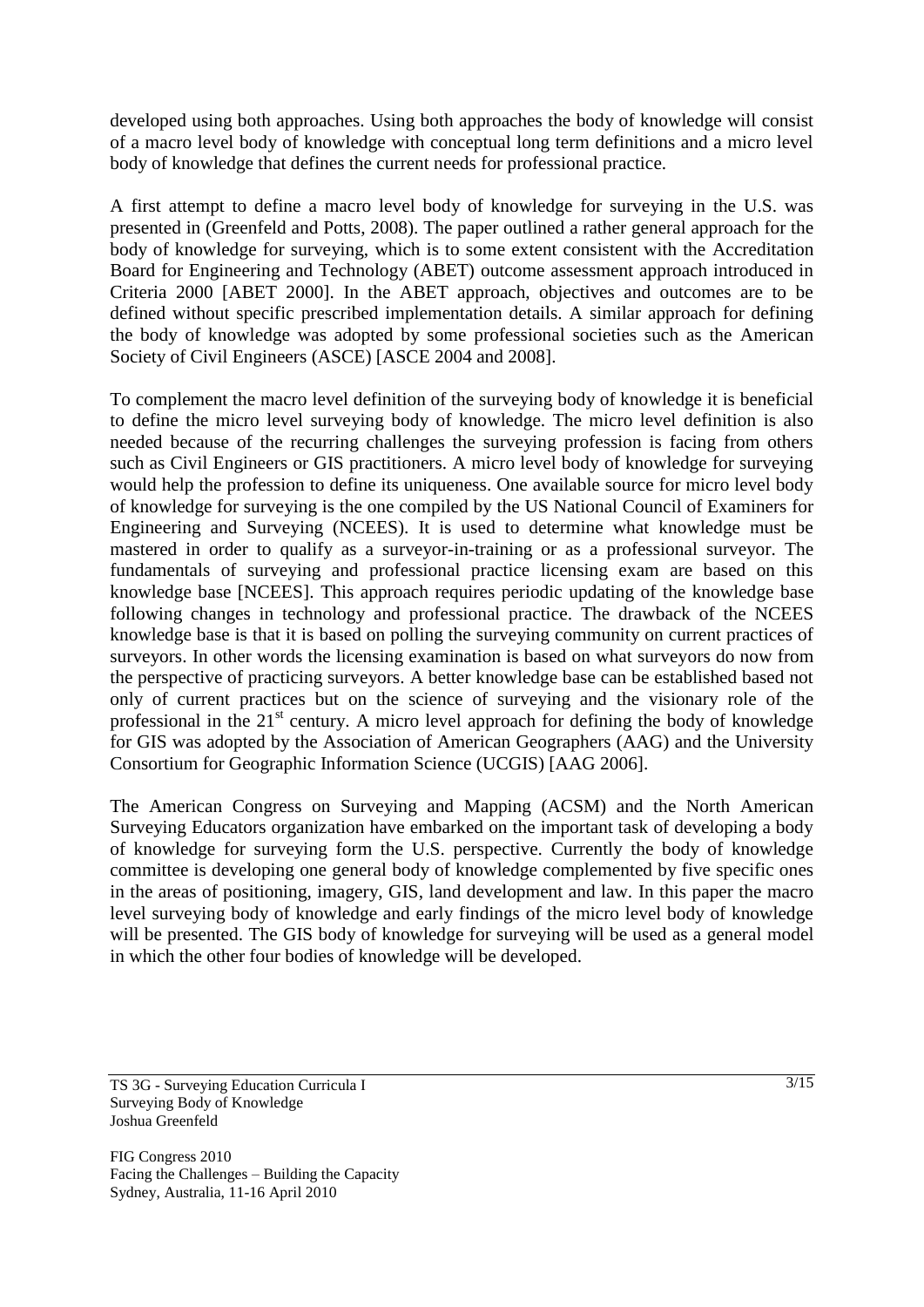# **THE SURVEYING BODY OF KNOWLEDGE**

One of the first questions that have to be addressed is what is surveying in general and what is the role of the profession surveyor in particular. The answer to this question will enable us to develop a general overview of the surveying body of knowledge and allow us to focus on subsets of bodies of knowledge that define the micro level.

One obvious source for understanding the role of surveying is the FIG definition of surveying. The FIG definition lists 11 tasks that fall under the umbrella of the surveying profession. Based on this definition, five specific subsets of bodies of knowledge were selected for surveying. The five subsets are:

- Positioning body of knowledge including Geodesy, GPS and other field surveying data collection
- GIS body of knowledge including mapping and cartography
- Imagery body of knowledge including photogrammetry, remote sensing and other image/sensor based technologies such as laser scanners
- Law body of knowledge including boundary, real property and business law
- Land development body of knowledge including construction, planning and developing and urban/rural/regional areas

The table 1 shows the relationship between these body of knowledge subsets and the FIG dentition of surveying. It is important to mention here that task 10 of the FIG definition that deals with assessment of value and the management of property was not included in the proposed surveying body of knowledge because in the U.S.(and some other countries as well) surveyors are not licensed to perform this task.

| Subset      | FIG task                                                                                                                                                                                                            |
|-------------|---------------------------------------------------------------------------------------------------------------------------------------------------------------------------------------------------------------------|
| Positioning | The determination of the size and shape of the earth and the<br>1.<br>measurement of all data needed to define the size, position, shape and<br>contour of any part of the earth and monitoring any change therein. |
|             | The positioning of objects in space and time as well as the<br>positioning and monitoring of physical features, structures and<br>engineering works on, above or below the surface of the earth.                    |
|             | The development, testing and calibration of sensors, instruments<br>3.<br>and systems for the above-mentioned purposes and for other surveying<br>purposes.                                                         |
| Imagery     | The acquisition and use of spatial information from close range,<br>4.<br>aerial and satellite imagery and the automation of these processes.                                                                       |
| Law         | The determination of the position of the boundaries of public or<br>5.<br>private land, including national and international boundaries, and the                                                                    |
|             | registration of those lands with the appropriate authorities.                                                                                                                                                       |

TS 3G - Surveying Education Curricula I Surveying Body of Knowledge Joshua Greenfeld

FIG Congress 2010 Facing the Challenges – Building the Capacity Sydney, Australia, 11-16 April 2010

4/15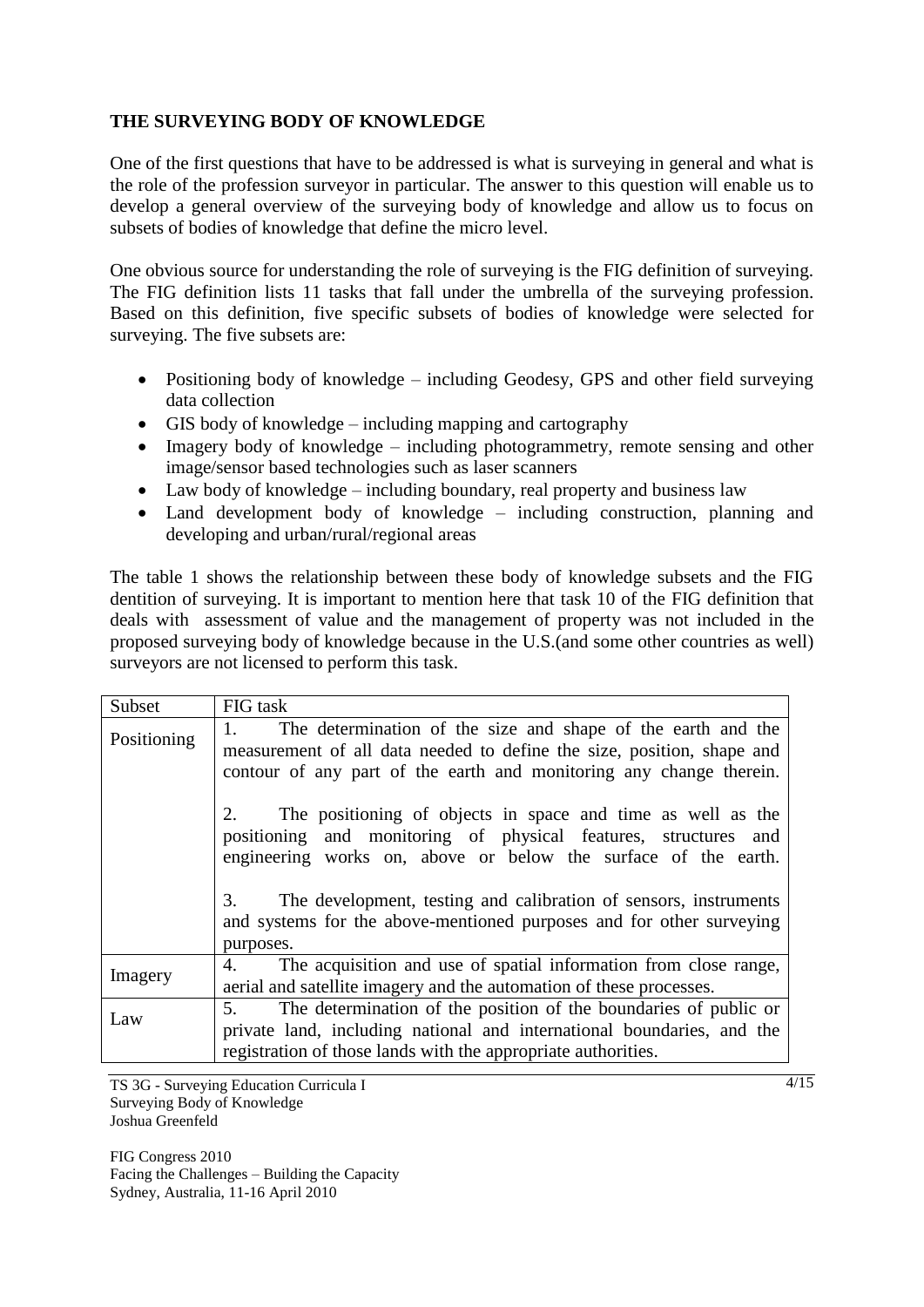| Subset              | FIG task                                                                                                                                                                                                                                                                         |
|---------------------|----------------------------------------------------------------------------------------------------------------------------------------------------------------------------------------------------------------------------------------------------------------------------------|
| <b>GIS</b>          | The design, establishment and administration of geographic<br>6.<br>information systems (GIS) and the collection, storage, analysis,<br>display and dissemination<br>of<br>data.<br>management,                                                                                  |
|                     | The analysis, interpretation and integration of spatial objects and<br>phenomena in GIS, including the visualisation and communication of such<br>data in maps, models and mobile digital devices.                                                                               |
| Land<br>development | The study of the natural and social environment, the measurement<br>8.<br>of land and marine resources and the use of such data in the planning of<br>development in urban, rural<br>and<br>regional<br>areas.<br>The planning, development and redevelopment of property,<br>9. |
|                     | whether urban or rural and whether land or<br>buildings.<br>10.<br>N/A                                                                                                                                                                                                           |
|                     | The planning, measurement and management of construction<br>11.<br>works, including the estimation of costs.                                                                                                                                                                     |

Table 1. The relationship between the proposed body of knowledge subsets and the FIG definition of surveying.

The FIG definition addresses mainly discipline specific tasks. The body of knowledge may require additional knowledge and skills such as communication, leadership, business management, public policies, public administration etc. A professional person is not only a technically and scientifically savvy individual but also someone that functions in the world around him. This latter knowledge and skills will be addressed in the macro level body of knowledge.

# **THE MACRO LEVEL BODY OF KNOWLEDGE**

Before describing the macro level body of knowledge it is beneficial to examine what does a surveyor do from a different perspective. A more general view of surveying can be adopted from Chrisman definition of GIS (Chrisman 2002). Chrisman defines GIS as:

*The organized activity by which people:*

- *measure aspects of geographic phenomena and processes;*
- *represent these measurements, usually in the form of a computer database, to emphasize spatial themes, entities, and relationships;*
- *operate upon these representations to produce more measurements and to discover new relationships by integrating disparate sources; and*
- *transform these representations to conform to other frameworks of entities and relationships.*

TS 3G - Surveying Education Curricula I Surveying Body of Knowledge Joshua Greenfeld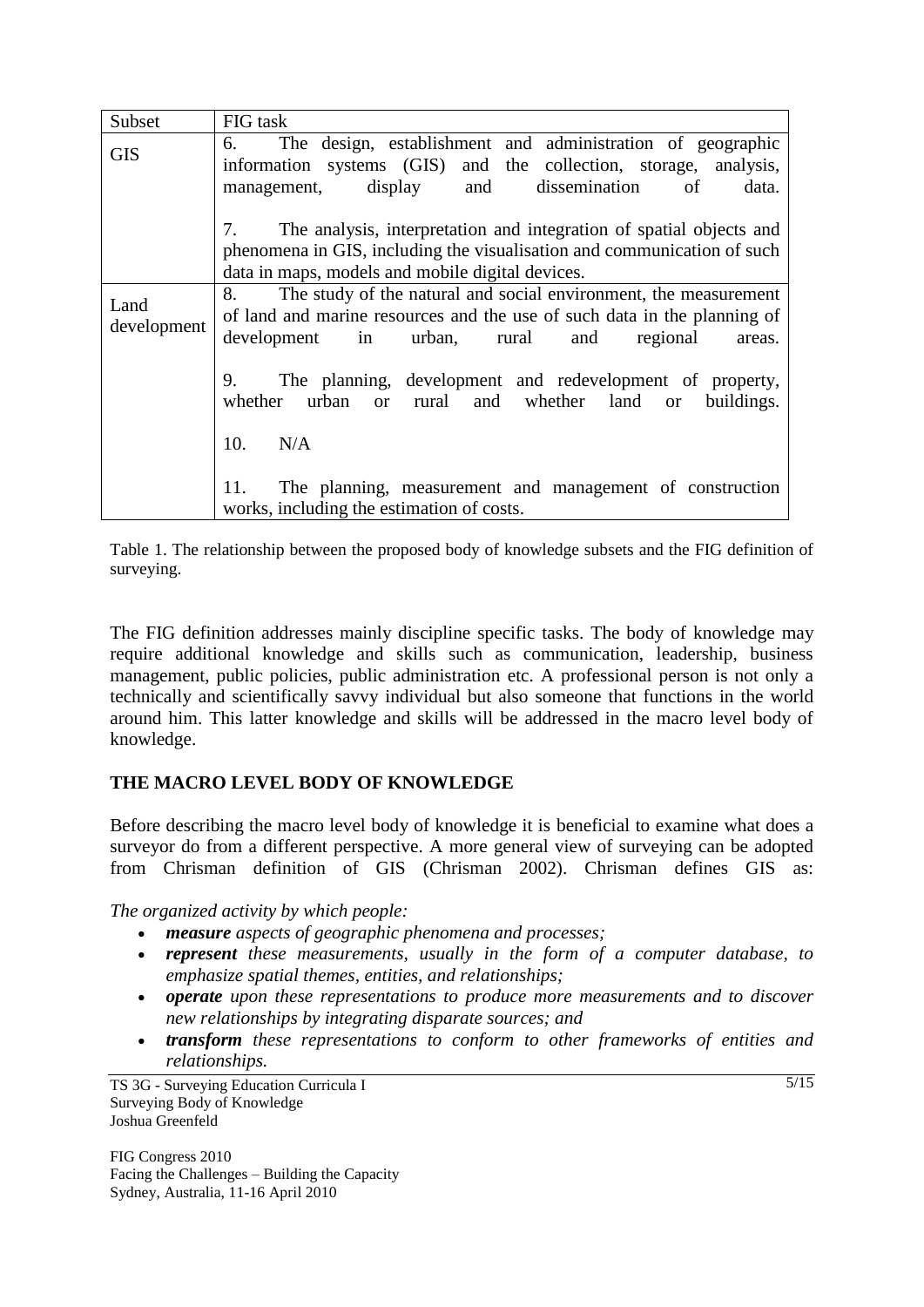Chrisman extends this definition by adding to it the social, cultural and institutional contexts in which GIS professionals operates. This is described in figure 1. One can easily adopt this as a general definition of surveying. Thus, the surveying body of knowledge should not only address the mathematical, physical, technical, legal, etc., aspect of surveying but be broader to include general knowledge that can be used in the outer bands of figure 1.

It is also important to view the role of the surveyor from a broader perspective. The role of a surveyor is not necessarily to perform all the technical field and office work. This could be done by technicians who work under the supervision of a licensed surveyor. It is common practice in most professions that aids and technicians perform routine tasks and the professional person is involved only in the higher level aspects of the work. Professionals are involved in problem definition, scope, methodology, means, analysis, creativity, synthesizing alternatives, iteration, regulations, codes and safety not in technician level work. Such a view of the role of the professional surveyor will elevate the surveying profession into a higher and more prestigious status.



Figure 1. The definition of GIS based on Chrisman (Chrisman 2002)

In order to enable the future surveyor to become the professional just described and to master new technologies and advanced data processing methodologies, and to be respected by the public, he/she should have as a minimum the following knowledge base and skills:

- A technical core of knowledge and breadth of coverage in mathematics, science, and technology.
	- o The knowledge in mathematics must be beyond algebra and trig. Calculus and linear algebra must be included in order to understand error theory and least squares (LS) adjustment. As surveying technology evolves, redundant

TS 3G - Surveying Education Curricula I Surveying Body of Knowledge Joshua Greenfeld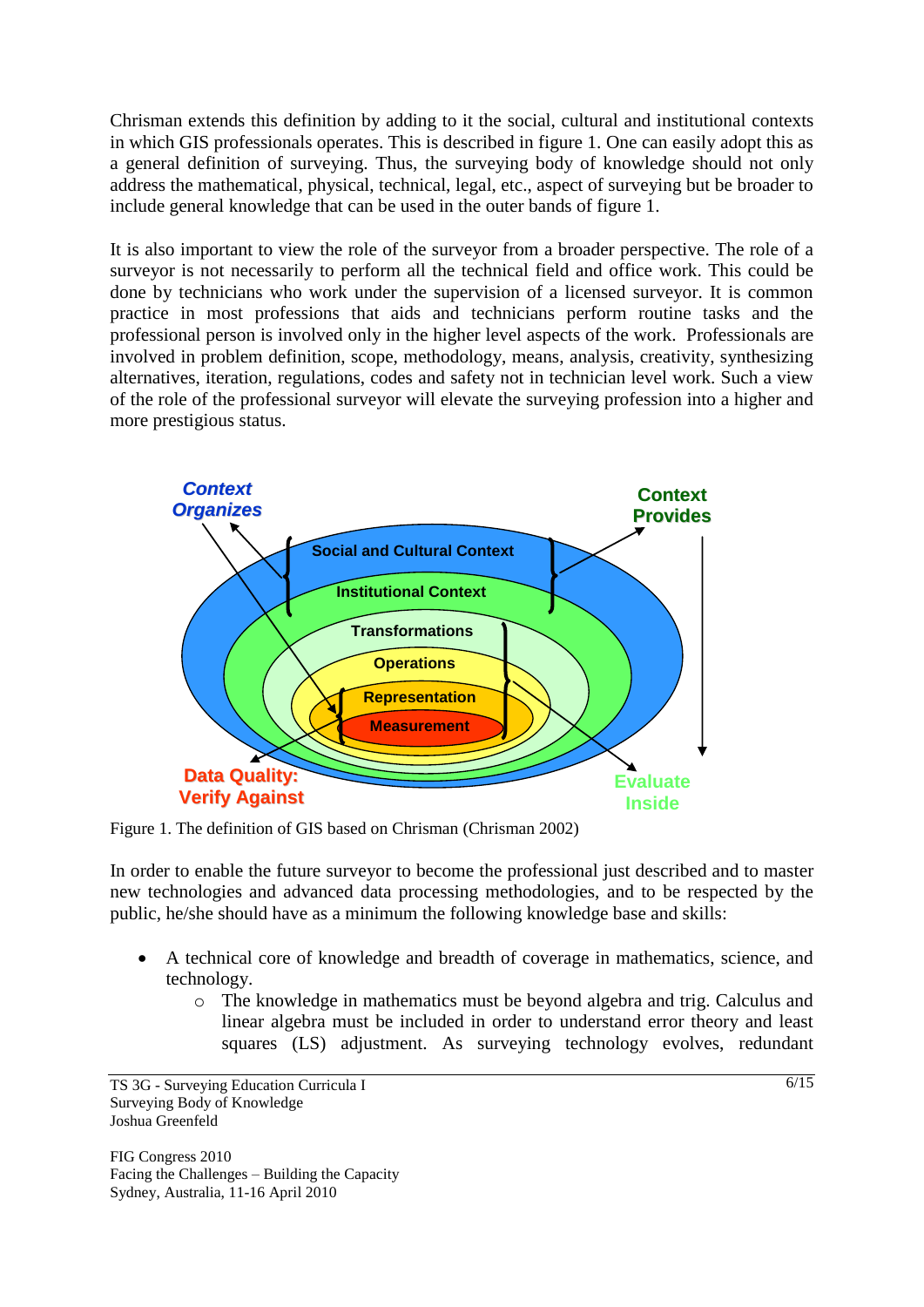observations are easier to obtain. Redundant observations are the most important vehicle to supervise, monitor and assess the quality of work done by technicians.

- o The knowledge in statistics includes statistical testing and blunder detection theory. As before this is an indispensable means for QC/QA
- o Computer science
- o Knowledge in physics and other science is important in order to understand how modern surveying tools work. Understanding how the equipment works will make it easier to understand how to work with the equipment, and how to minimize and evaluate possible error. This will distinguish the surveyor from "GPS made everyone a surveyor"
- o Information science and information technology especially as it relates to geospatial information. Almost all a surveyor does is related to spatial information systems.
- o Basic knowledge of the science behind Geodesy (ellipsoids, geoids, map projections, geometric representation of the earth, height systems, gravity), image and sensor based mapping systems (terrestrial, air or space borne).
- Law, ethics and professionalism
	- o A surveyor needs to have a broad knowledge of the law beyond the obvious, namely, boundary law. The knowledge should include elements of the legislative process, courts and the court system, statuary law, administrative law, the legal process, real estate law, business law, legal forms of ownership, etc. This will help the surveyor to be familiar with framework in which he/she functions.
	- o The surveyor is to hold paramount the welfare of the public. A surveyor needs to demonstrate an understanding of and a commitment to practice according to the fundamental principles of ethics and the codes of professional conduct.
- Communication, history, social science and contemporary issues
	- o A surveyor needs to be versatile with communication and presentation tools such as word processing, spreadsheets, slide presentations, graphics, visualization, the worldwide web and others to present himself in a professional manner.
	- o To be effective, a surveyor should appreciate the relationship of surveying to critical contemporary issues such as the technical, environmental, societal, political, legal, economic, and financial implications of surveying and spatial information projects.
- Business, economics, management
	- o This knowledge is needed because a surveyor commonly runs his/her own business or a surveying department in a larger consulting firm or in a surveying department in a public company or in local government. It is also needed because a contemporary surveyor should be able to manage projects,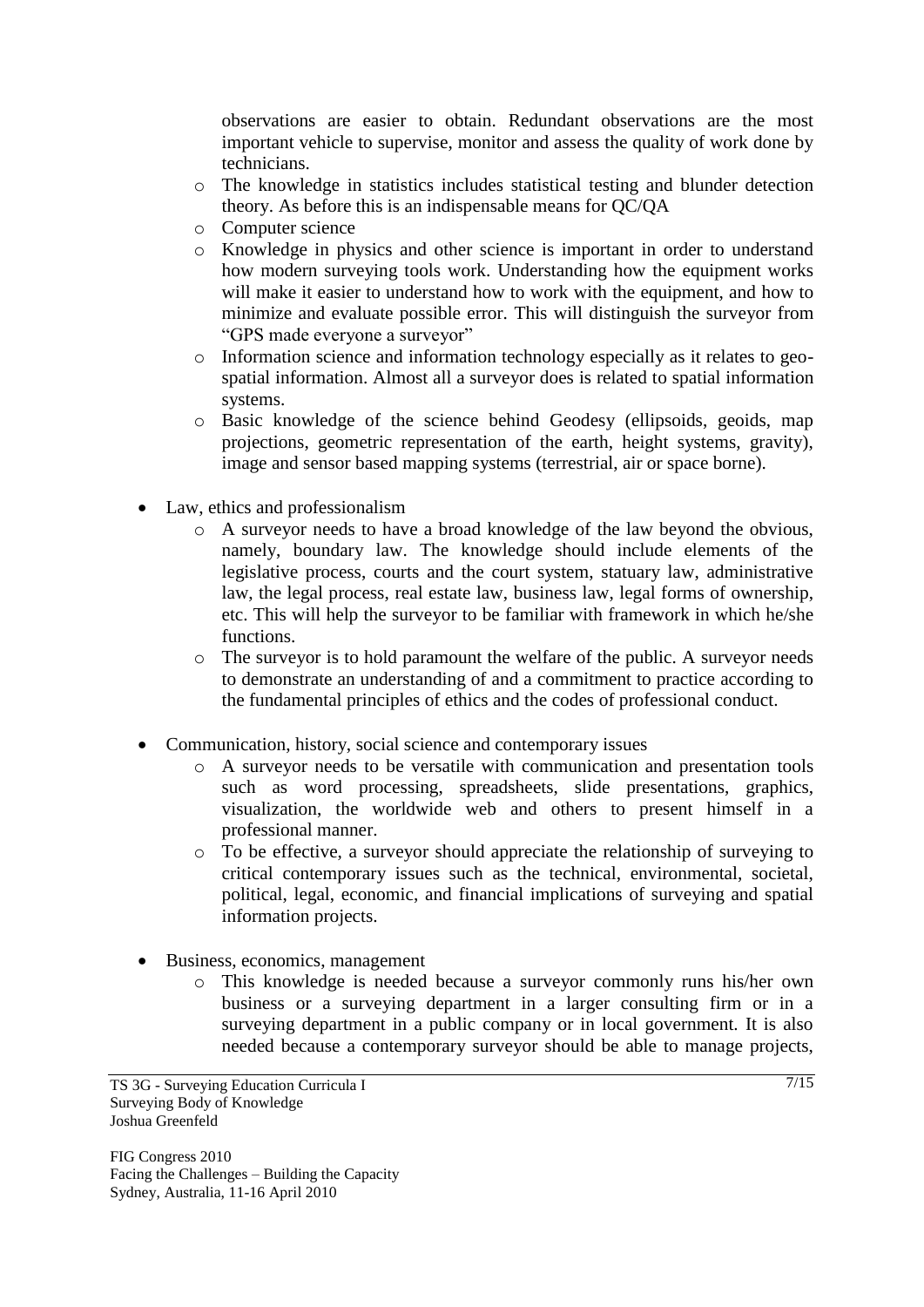contracts, people, budgets, schedules, finance, marketing and sales, billable time, overhead, profits, etc.

 At least one in-depth specialty in surveying law, geodesy, GIS, image based mapping, or other.

This could be summarized using the outcome evaluation format of ABET. The summary is presented in table 2. ABET mandates items "a" through "k" and encourages adding discipline specific outcomes. Items 'l' through 'o' are surveying specific outcomes that were added to the ABET mandatory outcomes.

Figure 2 summarizes the macro level surveying body of knowledge. It lists the core knowledge with specific technical and scientific knowledge areas shown in the center of the figure. However, this core knowledge should be supported by other knowledge areas to define the profession in the real world context. In an analogy taken from the surveying practice one can say that the core knowledge is creating a map with assumed coordinates and by adding to it the general knowledge we georeference the surveying profession into the rest of the world.

- a. **an ability to** apply knowledge **of mathematics, science and engineering/applied science/technology.**
- b. an ability to design and conduct **experiments,** as well as **analyze** and **interpret** data.
- c. an ability to **design** a system, component, or process to meet desired needs.
- d. an ability to function on **multi-disciplinary teams.**
- e. an ability to identify, formulate and solve **Surveying** (**engineering) problems.**
- f. an understanding of **professional and ethical responsibility.**
- g. an ability to **communicate** effectively.
- h. a broad education necessary to understand the **impact of Surveying (engineering) solutions** in a global and societal context.
- i. a recognition of the need for, and an ability to engage in, **life-long learning.**
- j. a knowledge of **contemporary issues.**
- k. an ability to use the techniques, skills, and modern **Surveying** (**engineering) tools**  necessary for surveying (engineering) practice.
- l. an ability to apply knowledge in a **specialized area related to Surveying.**
- m. an understanding of the elements of **supervision and project management.**
- n. an understanding of **business and public policy and administration fundamentals.**
- o. an understanding of the **role of the leader** and **leadership principles.**

Table 1. 15 outcomes that are to be met by the surveying body of knowledge.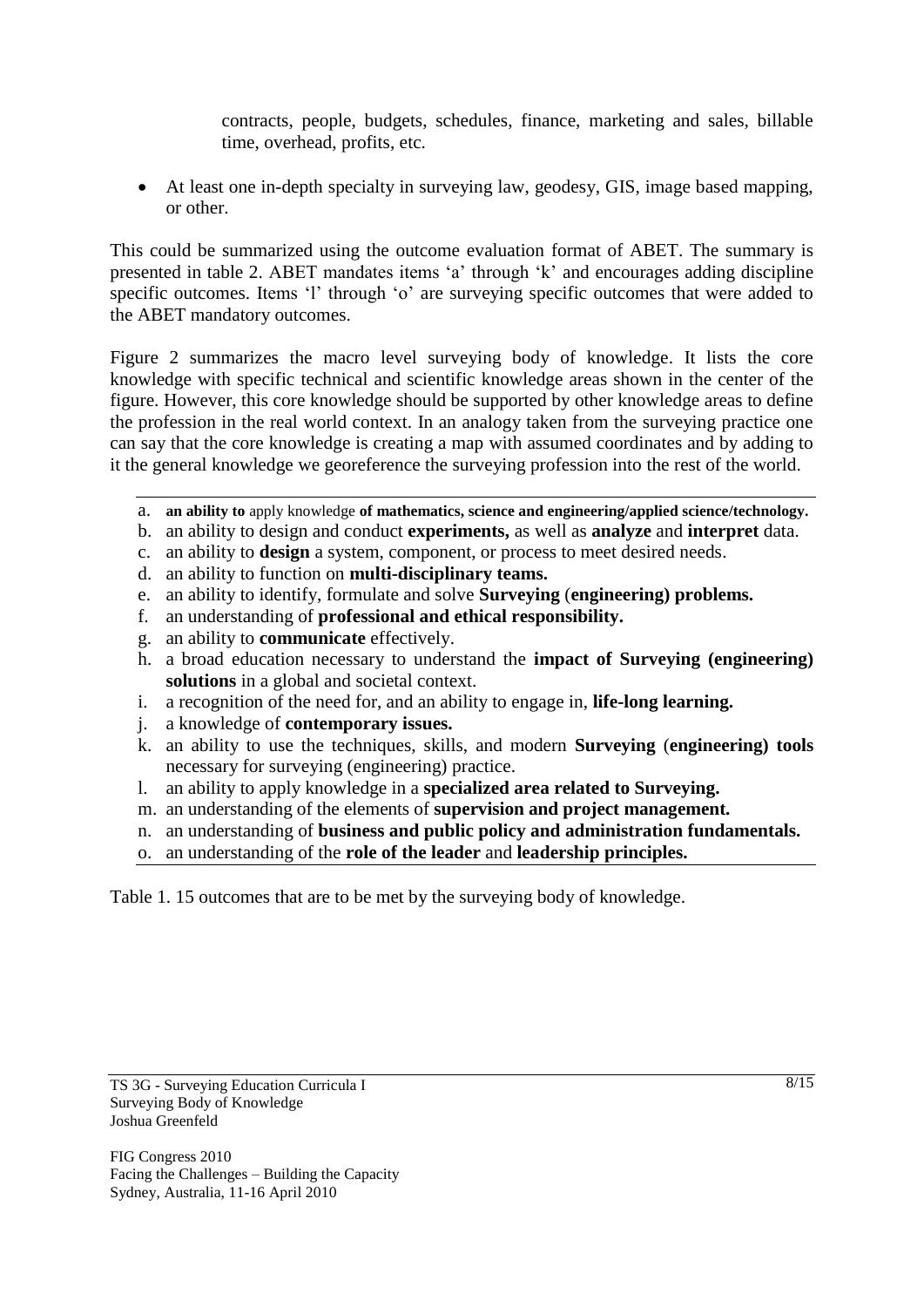

Figure 2. The comprehensive macro level surveying body of knowledge.

# **THE MICRO LEVEL BODY OF KNOWLEDGE (GIS EXAMPLE)**

As mentioned earlier, the body of knowledge can be defined in a general (macro) level and more specific (micro) levels. The ACSM committee is currently working on developing draft subsets of bodies of knowledge for surveying in the areas of positioning, imagery, law, GIS and land development. An example of what is being developed is herein demonstrated by the GIS body of knowledge subset. Some of the material presented in this section was adopted from [AAG 2006]

The first task is to define the role of surveyors in GIS and the role of GIS in surveying. This is a critical and challenging task. As mentioned earlier Chrisman"s definition of GIS [Chrisman 2002] can be interpreted also as the definition of surveying because one can claim that it describes what surveyors do. Similarly, items 6 and 7 in FIG"s definition of surveying shown in table 1, include almost the entire spectrum of GIS. Yet, a case can be made that not every surveyor has to know everything about GIS. On the other hand every surveyor has to have a minimum knowledge of GIS. Therefore, it is reasonable to establish the GIS knowledge base as a function of the surveyors" level of involvement or specialization in GIS. Marble (Marble 1998) suggests six roles played by GIS&T professionals. The six levels (from the least intensive knowledge to the most) are:

- 1. Basic spatial and computer understanding
- 2. Routine use of basic GIS technology
- 3. Higher level modeling application
- 4. GIS application design and development
- 5. GIS system design
- 6. GIS research and software development

TS 3G - Surveying Education Curricula I Surveying Body of Knowledge Joshua Greenfeld

FIG Congress 2010 Facing the Challenges – Building the Capacity Sydney, Australia, 11-16 April 2010

 $\sqrt{9/15}$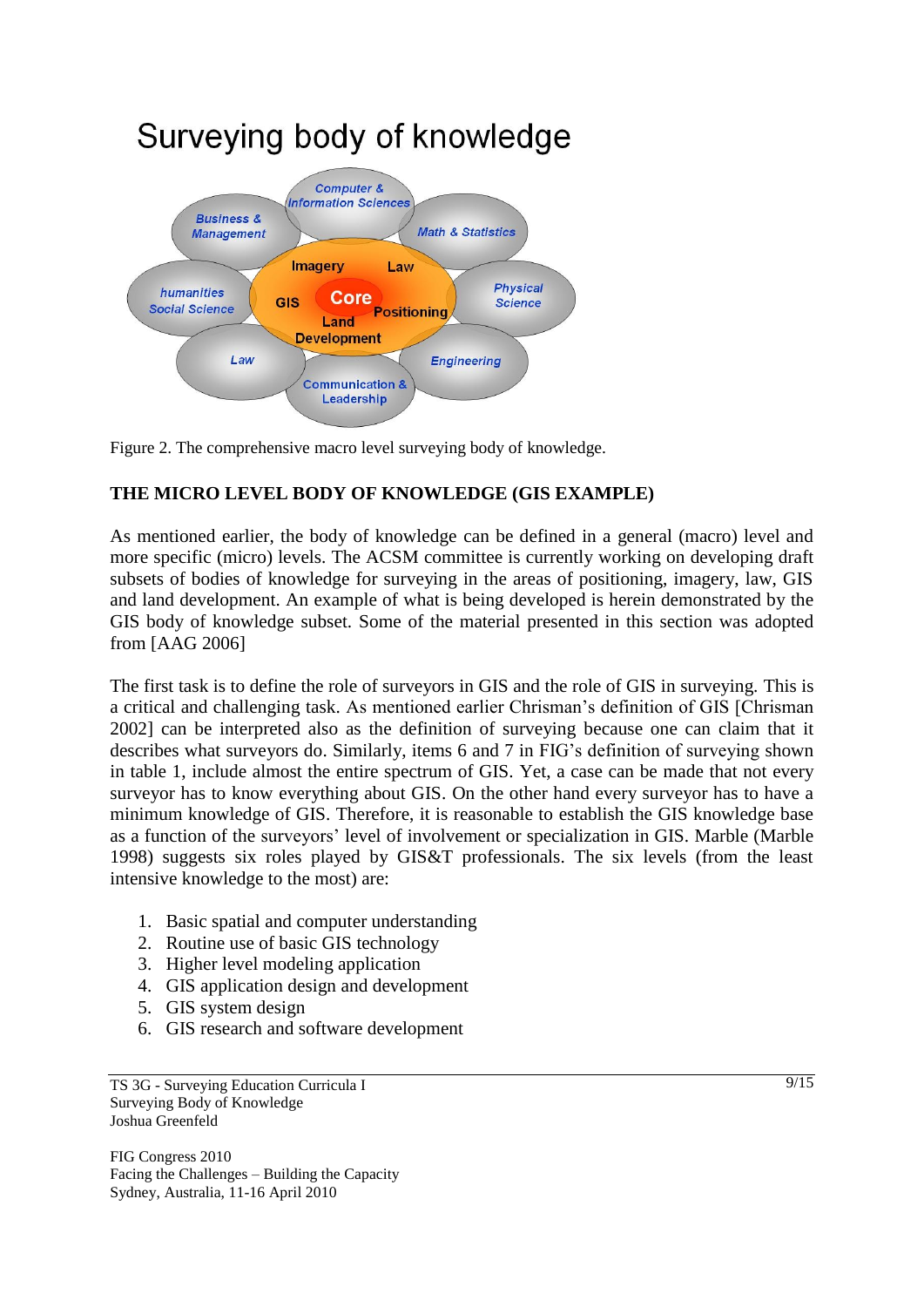This is a quite detailed list which is not really necessary for our goal. Therefore, when applying Marble"s levels to surveying they can be reduced to 3 categories of involvement. The suggested 3 categories are:

- 1. User Routine use of basic GIS technology
- 2. Specialist GIS application design and development
- 3. Scholar GIS research and development

The minimal level of GIS knowledge a surveyor must master should enable him/her to routinely use basic GIS technology. This includes not only the ability to retrieve and display spatial data but the ability to perform data manipulations (data conflation, projections, etc.) and the ability to deliver to their clients surveying findings in a GIS format. The next level of surveyors' role in GIS is termed as GIS specialist. A GIS specialist in this context is a surveyor whose main professional practice focus is in GIS. This would normally entail developing and maintaining GIS applications on a regular basis. A GIS specialist is a surveyor who is able to perform the entire design and implementation processes from start to finish and understand the context for which that GIS system exists. Other duties performed by a GIS specialist could include maintenance of enterprise GIS systems, adaptation of new technologies and migration of the system to new conceptual models. For example, migration from a relational database concept to object oriented database concepts.

The highest level of a surveyors' role in GIS is termed as GIS scholar. GIS scholars are surveyors whose main professional objective is to developed solutions for surveying (or surveying related) problems with GIS concepts. For example, reconciling deed conflicts to create a seamless parcel layer or create a dynamic GIS application for points affected by crustal motion. The role of GIS scholar should place the surveying profession in the forefront of GIS science research and development. There is no reason why individuals with a surveying expertise should not be involved in shaping the future of GIS knowledge and technology.

# **LEVELS OF COMPETENCIES**

Each of three involvement categories will require not only different breath of GIS knowledge but also different depth of knowledge. There are several ways to define depth of acquired knowledge. Anderson and Krathwohl (Anderson & Krathwohl, 2001) suggest six levels of acquired knowledge and competence:

- **Remembering**: Retrieving, recognizing, and recalling relevant knowledge from long-term memory.
- **Understanding**: Constructing meaning from oral, written, and graphic messages through interpreting, exemplifying, classifying, summarizing, inferring, comparing, and explaining.
- **Applying**: Carrying out or using a procedure through executing, or implementing.
- **Analyzing**: Breaking material into constituent parts, determining how the parts relate to one another and to an overall structure or purpose through differentiating, organizing, and attributing.
- **Evaluating**: Making judgments based on criteria and standards through checking and critiquing.
- **Creating**: Putting elements together to form a coherent or functional whole; reorganizing elements into a new pattern or structure through generating, planning, or producing.

TS 3G - Surveying Education Curricula I Surveying Body of Knowledge Joshua Greenfeld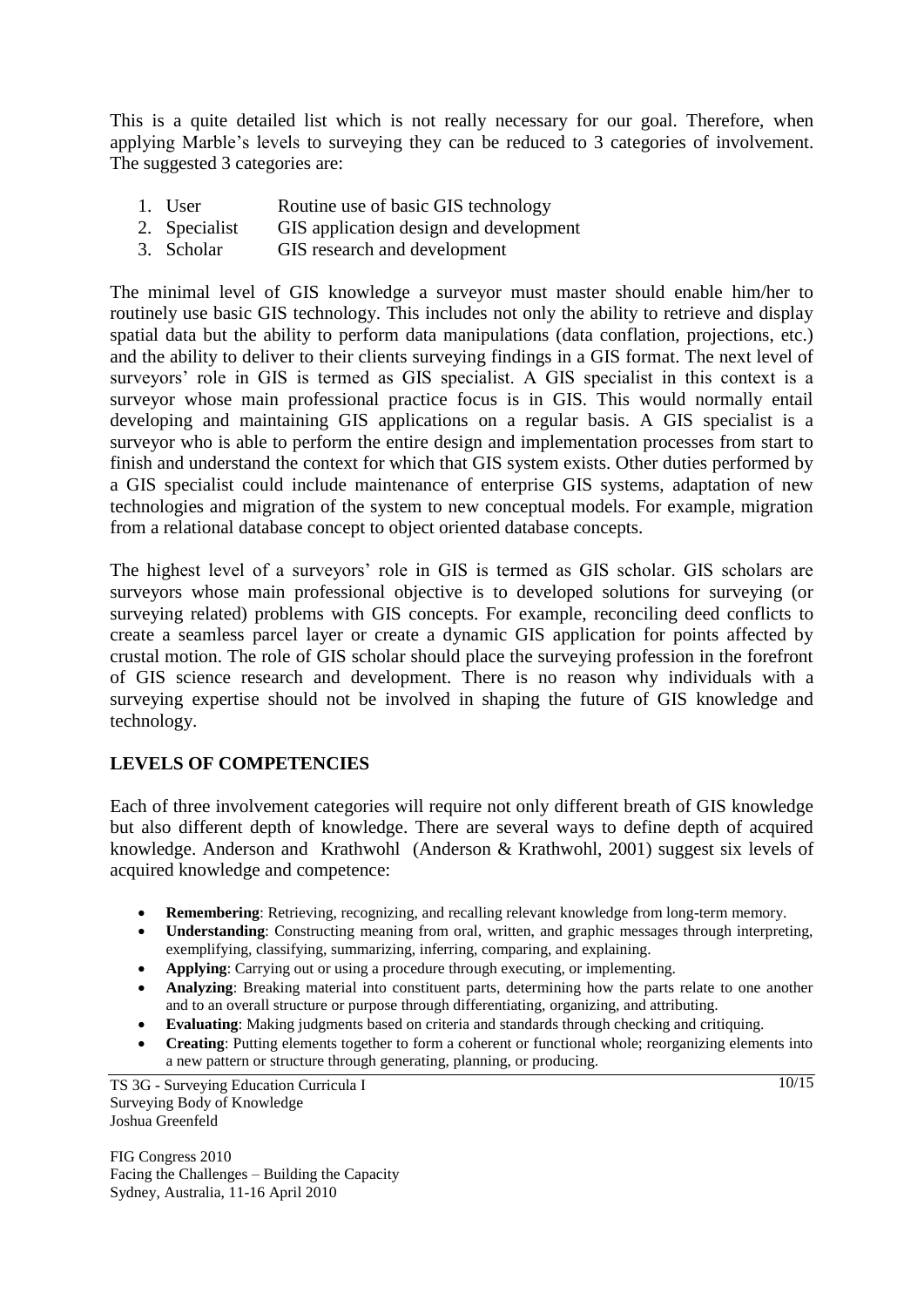Greenfeld (et. al, 2008) suggests a simplified three level of knowledge and competence depth that is used for the macro level surveying body of knowledge. The three levels of competence are:

- Level 1 (*Recognition*) represents a reasonable level of familiarity with a concept. At this level, the surveyor is familiar with a concept, but lacks the knowledge to specify and procure solutions without additional expertise. For example, a surveyor might *recognize* that a particular GIS project poses significant implementation challenges without having the expertise to devise improved implementation or design alternatives.
- Level 2 (*Understanding*) implies a thorough mental grasp and comprehension of a concept or topic. Understanding typically requires more than abstract knowledge. For example, a surveyor with an *understanding* of boundary law should be able to identify and to communicate legal issues arising from a practical case study.
- Level 3 (**Ability**) is a capability to perform with competence.

These three levels of depth of knowledge and competencies are used to construct the GIS body of knowledge for surveying. The body of knowledge has 3 categories, namely, user, specialist and scholar. Table 3 summarizes the GIS&T knowledge areas and units [AAG 2006] and provides a suggested level of competency for each involvement category.

| <b>GIS Knowledge</b>                               | user | specialist     | scholar     |
|----------------------------------------------------|------|----------------|-------------|
|                                                    |      |                |             |
| <b>Knowledge Area: Analytical Methods (AM)</b>     |      |                |             |
| Query operations and query languages               | U    | $\mathsf{A}$   | A           |
| <b>Geometric measures</b>                          | A    | A              | A           |
| <b>Basic analytical operations</b>                 | A    | A              | A           |
| <b>Basic analytical methods</b>                    | A    | A              | A           |
| Analysis of surfaces                               | A    | $\overline{A}$ | A           |
| Spatial statistics                                 | U    | U              | A           |
| Geostatistics                                      | R    | U              | A           |
| Spatial regression and econometrics                | R    | $\mathbb{R}$   | $\mathbf R$ |
| Data mining                                        |      | R              | U           |
| Network analysis                                   |      | U              | U           |
| Optimization and location-allocation modeling      |      | $\mathbb{R}$   | A           |
|                                                    |      |                |             |
| <b>Knowledge Area: Conceptual Foundations (CF)</b> |      |                |             |
| Philosophical foundations                          | U    | U              | A           |
| Cognitive and social foundations                   | R    | U              | R           |
| Domains of geographic information                  | U    | A              | A           |
| <b>Elements of geographic information</b>          | A    | A              | A           |
| Relationships                                      | U    | A              | A           |
| Imperfections in geographic information            | U    | $\overline{A}$ | A           |

**Knowledge Area: Cartography and Visualization (CV)** 

| $- - -$<br>trends<br>ano<br><b>SAFT</b><br>- ustor | . .<br>$ -$ | . . | . . |
|----------------------------------------------------|-------------|-----|-----|
| oonei<br>derations                                 | - -         | . . | . . |

TS 3G - Surveying Education Curricula I Surveying Body of Knowledge Joshua Greenfeld

FIG Congress 2010 Facing the Challenges – Building the Capacity Sydney, Australia, 11-16 April 2010

11/15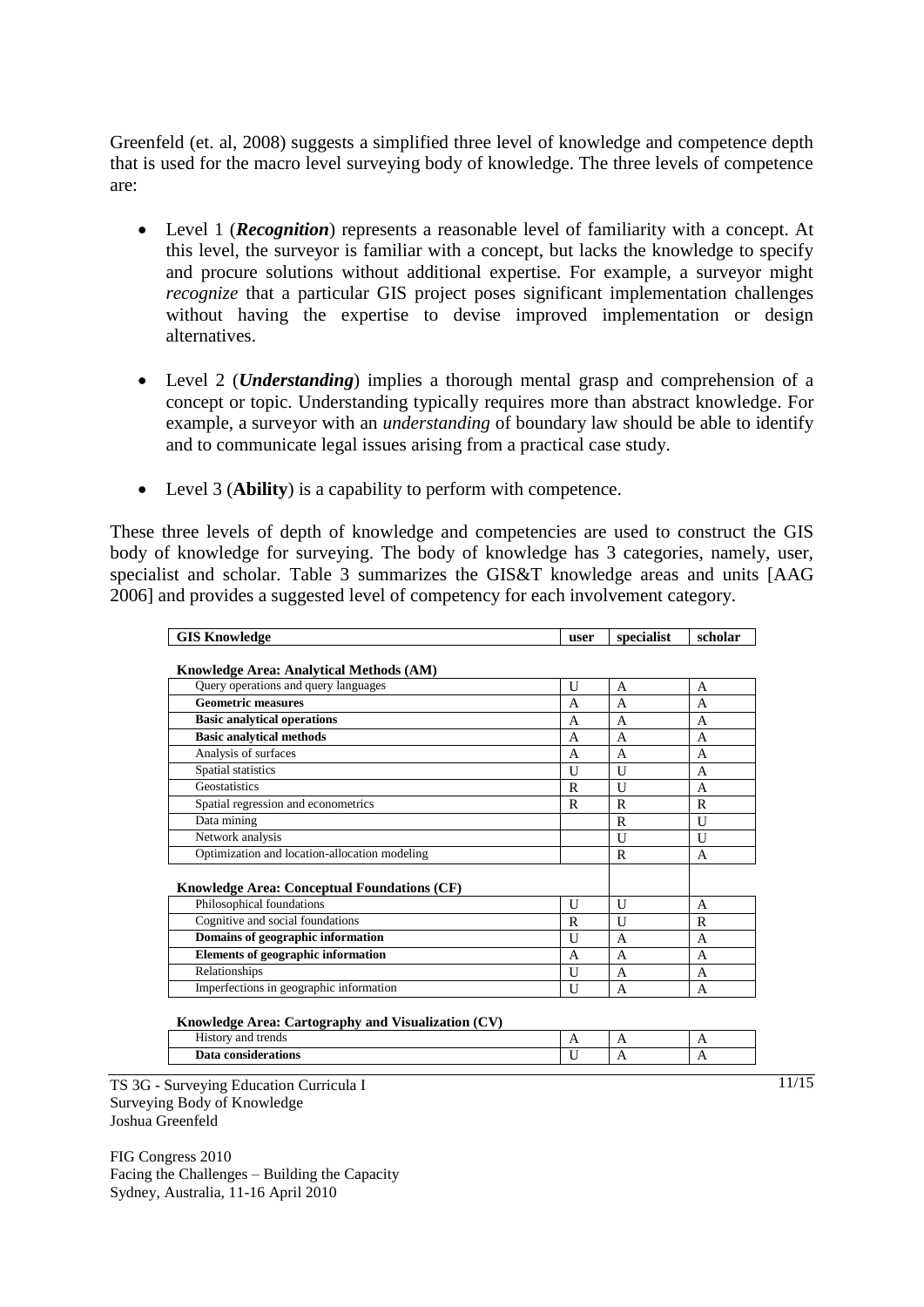| <b>GIS Knowledge</b><br>user      |  | specialist | scholar |
|-----------------------------------|--|------------|---------|
| Principles of map design          |  |            |         |
| Graphic representation techniques |  |            | A       |
| Map production                    |  |            |         |
| Map use and evaluation            |  |            | A       |

### **Knowledge Area: Design Aspects (DA)**

| The scope of GIS&T system design | A |  |
|----------------------------------|---|--|
| Project definition               |   |  |
| Resource planning                |   |  |
| Database design                  | Α |  |
| Analysis design                  | 宀 |  |
| Application design               | ⊶ |  |
| System implementation            |   |  |

#### **Knowledge Area: Data Modeling (DM)**

| Basic storage and retrieval structures         |  |  |
|------------------------------------------------|--|--|
| Database management systems                    |  |  |
| <b>Tessellation data models</b>                |  |  |
| Vector and object data models                  |  |  |
| Modeling 3D, temporal, and uncertain phenomena |  |  |

### **Knowledge Area: Data Manipulation (DN)**

| <b>Representation transformation</b>      |  |  |
|-------------------------------------------|--|--|
| <b>Generalization and aggregation</b>     |  |  |
| Transaction management of geospatial data |  |  |

### **Knowledge Area: Geocomputation (GC)**

| Emergence of geocomputation              | R | A                         |
|------------------------------------------|---|---------------------------|
| Computational aspects and neurocomputing |   | $\boldsymbol{\mathsf{A}}$ |
| Cellular Automata (CA) models            |   | A                         |
| Heuristics                               |   | A                         |
| Genetic algorithms (GA)                  |   | A                         |
| Agent-based models                       |   | A                         |
| Simulation modeling                      |   | A                         |
| Uncertainty                              |   | A                         |
| Fuzzy sets                               |   | A                         |

### **Knowledge Area: Geospatial Data (GD)**

| <b>Earth geometry</b>                    | A | А | A |
|------------------------------------------|---|---|---|
| Land partitioning systems                | А | А | A |
| <b>Georeferencing systems</b>            | А | A | A |
| <b>Datums</b>                            | А | А | A |
| Map projections                          | А | A | А |
| Data quality                             | A | А | A |
| Land surveying and GPS                   | A | A | A |
| Digitizing                               | А | А | A |
| Field data collection                    | A | Α | A |
| Aerial imaging and photogrammetry        | A | А | A |
| Satellite and shipboard remote sensing   | A | А | A |
| Metadata, standards, and infrastructures |   | А | A |

## **Knowledge Area: GIS&T and Society (GS)**

| Legal aspects                                      |  |  |
|----------------------------------------------------|--|--|
| Economic aspects                                   |  |  |
| Use of geospatial information in the public sector |  |  |
| Geospatial information as property                 |  |  |

TS 3G - Surveying Education Curricula I Surveying Body of Knowledge Joshua Greenfeld

FIG Congress 2010 Facing the Challenges – Building the Capacity Sydney, Australia, 11-16 April 2010

12/15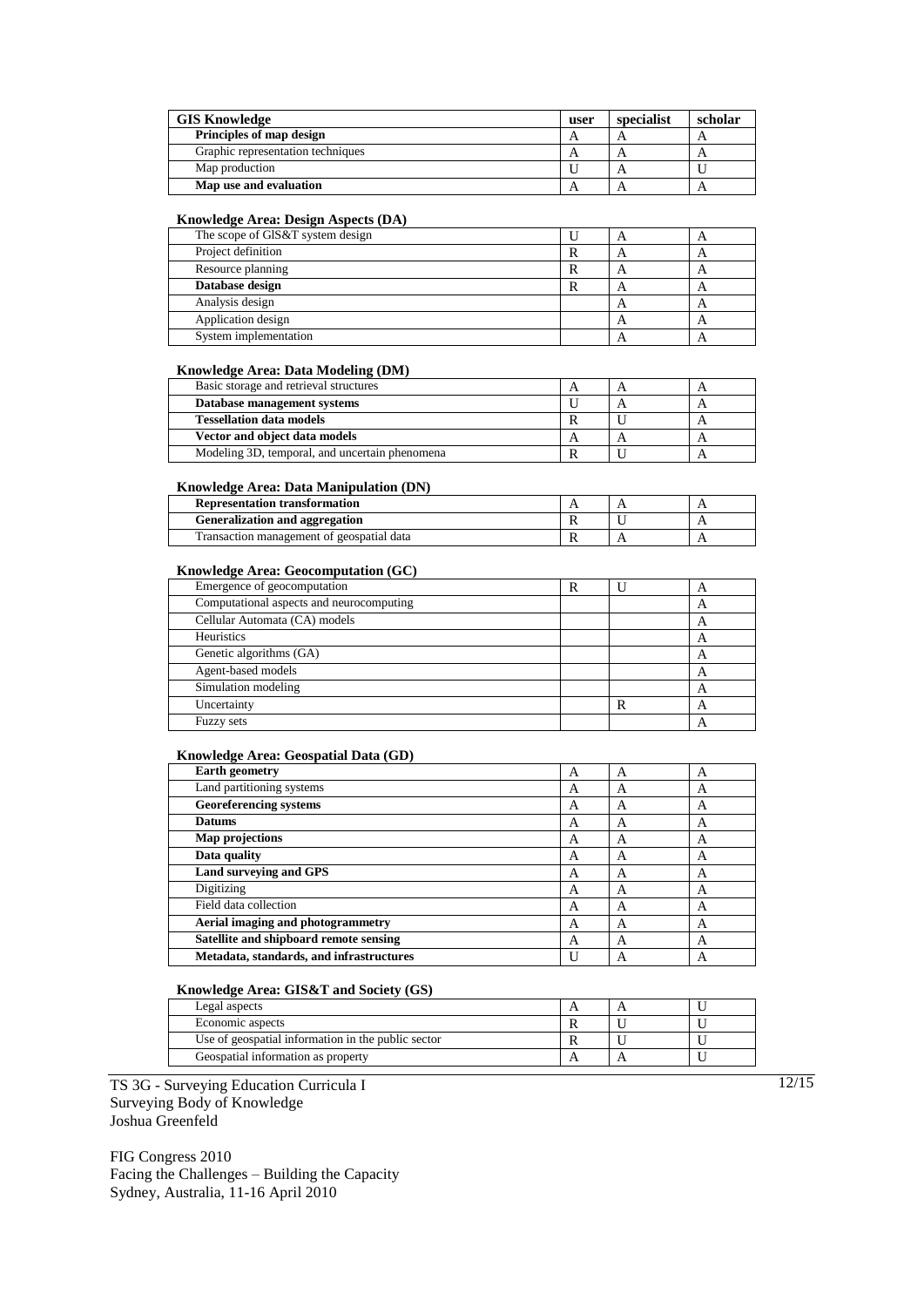| <b>GIS Knowledge</b>                                     |  | specialist | scholar |
|----------------------------------------------------------|--|------------|---------|
| Dissemination of geospatial information                  |  |            |         |
| Ethical aspects of geospatial information and technology |  |            |         |
| Critical GIS                                             |  |            |         |

**Knowledge Area: Organizational and Institutional Aspects (OI)**

| Origins of GIS&T                                        |  |  |
|---------------------------------------------------------|--|--|
| Managing GIS operations and infrastructure              |  |  |
| Organizational structures and procedures                |  |  |
| GIS&T workforce themes                                  |  |  |
| <b>Institutional and inter-institutional aspects</b>    |  |  |
| Coordinating organizations (national and international) |  |  |
|                                                         |  |  |

Table 3. GIS&T knowledge areas and units and a suggested level of competency for GIS users, specialists and scholars (bold types mean core requirement).

A similar approach for the micro level surveying body of knowledge is currently under development in the areas of positioning, imagery, law and land development. It is important to note that the above is a proposed approach for determining the GIS body of knowledge and it will be finalized following a comprehensive review by members of the surveying community.

## **GIS EDUCATION FOR SURVEYORS**

One persistent challenge for the surveying profession in the US is the lack of mandatory college education for licensure across the nation. Experience gained under a licensed surveyor for any length of time will not enable the surveyor to acquire the minimum GIS body of knowledge as outlined above. It is reasonable to expect that curriculums in all four year degree surveying programs will enable their graduates to become at least a competent routine user of GIS. Graduates from a typical surveying program who take additional GIS classes or graduates from surveying programs with GIS concentration could become GIS specialists. To become a GIS scholar it is anticipated that an advanced degree would be required. The advanced degree would preferably (but not necessarily) be in surveying/geomatics or in another related discipline. One can also become a GIS scholar with surveying specialization by earning a related or unrelated undergraduate degree (e.g. science, math, and engineering) and an advanced degree in a surveying/geomatics program. The educational requirements for the three roles of surveyors in GIS are shown in table 4. *R* indicates that the education is required and *P* (plus) indicates that it is preferable to have that additional education.

|              | Under-<br>graduate<br>degree | Professional<br>Education | Post<br>baccalaureate<br>Certification | Graduate<br>degree |
|--------------|------------------------------|---------------------------|----------------------------------------|--------------------|
| Routine user |                              |                           |                                        |                    |
| Specialist   |                              |                           |                                        |                    |
| Scholar      |                              |                           |                                        |                    |

Table 4. GIS Educational requirements for surveyors. R-Requires, P-Plus

TS 3G - Surveying Education Curricula I Surveying Body of Knowledge Joshua Greenfeld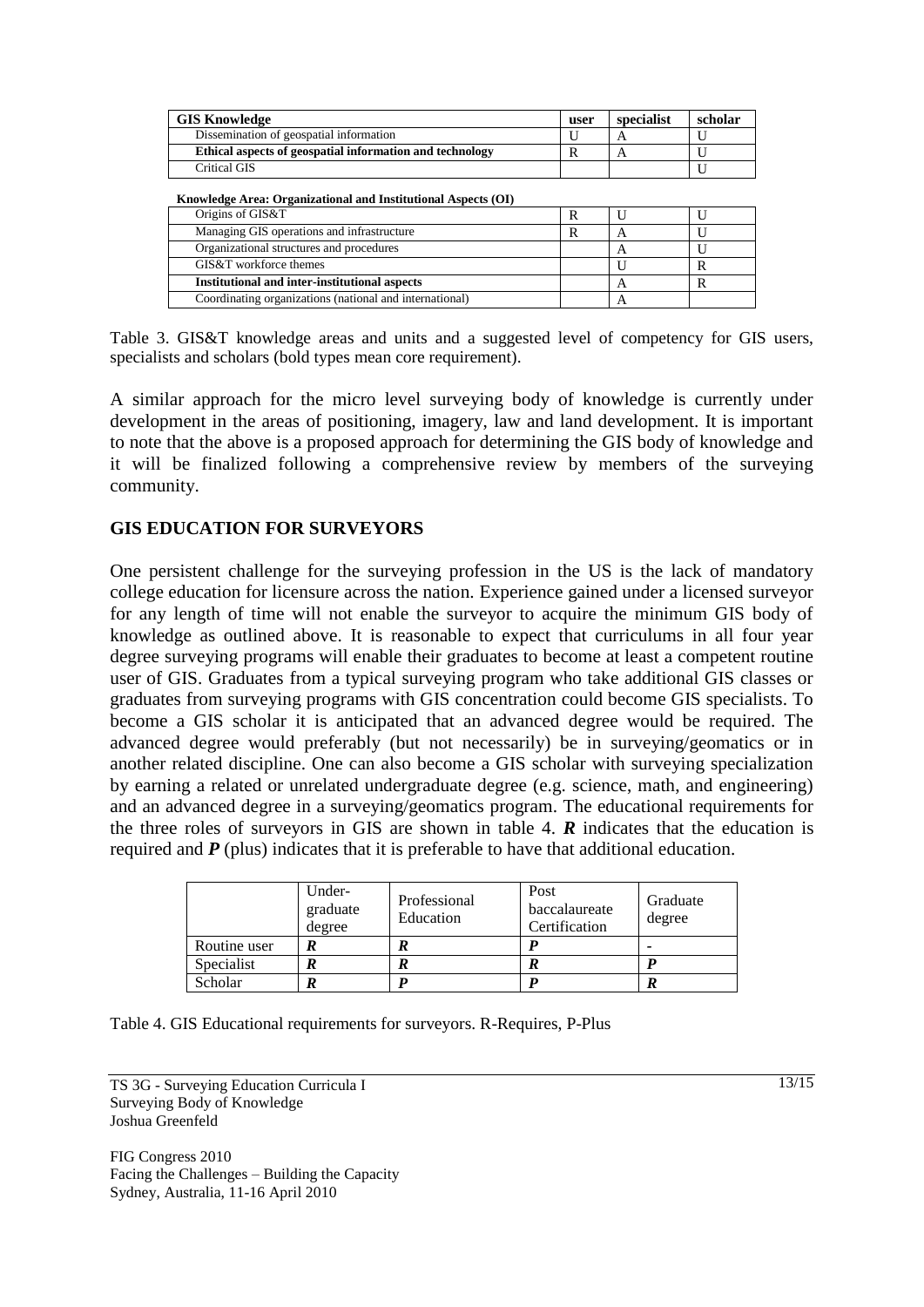## **SUMMARY AND CONCLUSIONS**

A profession is founded on knowledge, skills and education. An important aspect of a profession is the body of knowledge that defines it. The body of knowledge for a given profession can be developed on a macro level or on a micro level or both. Developing both levels of bodies of knowledge has the advantage of defining not only the contemporary needs of the profession but also the long range, technology independent lifelong body of knowledge. In this paper an attempt was made to draft a format for both levels of the body of knowledge. They were based on previous work done by closely related professions, namely, Civil Engineering and GIS.

The macro level surveying body of knowledge was outlined not only by describing the core technical/scientific knowledge base of surveying but also keeping in mind the role of a professional person in today"s world. In the micro level example of the surveyors GIS body of knowledge the necessary competencies and levels of knowledge were divided into categories as a function of specialization. No one person is capable of knowing everything in all knowledge areas. Therefore, a minimum level of knowledge was defined and additional required mastery of knowledge was defined for more involved roles in the specific subset of the knowledge base. Finally, the level of education for acquiring the different levels of knowledge and skills were outlined as well.

## **REFERENCES**

- 1. AAG, 2006, *Geographic Information Science & Technology – Body of Knowledge*, Association of American Geographers, Washington, DC
- 2. ABET (2000) [www.abet.org.](http://www.abet.org/)
- 3. Anderson, L. W., & Krathwohl, D. R. (Eds.). (2001). A taxonomy for learning, teaching and assessing: A revision of Bloom's Taxonomy of educational objectives: Complete edition, Prentice Hall.
- 4. ASCE, 2004, *Civil Engineering Body of Knowledge for the 21st century*, American Society of Civil Engineers, Reston, VA. The 2<sup>nd</sup> edition is available at: *[http://www.asce.org/files/pdf/professional/BOK2E\\_\(ASCE\\_2008\)\\_ebook.pdf](http://www.asce.org/files/pdf/professional/BOK2E_(ASCE_2008)_ebook.pdf)*
- 5. Chrisman Nicholas (2002)**,** Exploring Geographic Information Systems, 2nd Edition**,**  John Wiley & Sons, 2002
- 6. FIG (2004)<http://www.fig.net/general/definition.htm>
- 7. Gaudet, C., Annulis, H., & Carr, J. (2003). Building the geospatial workforce. *URISA Journal,* 15(1), pp. 21-30.
- 8. Greenfeld, J. and Potts, L. (2008), "Surveying Body of Knowledge Preparing Professional Surveyors for the 21<sup>st</sup> Century", Surveying and Land Information Science, Vol. 68, No. 3, September 2008, pp.133-143
- 9. Marble, D. F. (1998). Rebuilding the top of the pyramid. *ArcNews,* 20(1), 1, 28-29.
- 10. NCEES [http://www.ncees.org/exams/fundamentals/fs\\_exam\\_specs.pdf](http://www.ncees.org/exams/fundamentals/fs_exam_specs.pdf)

TS 3G - Surveying Education Curricula I Surveying Body of Knowledge Joshua Greenfeld